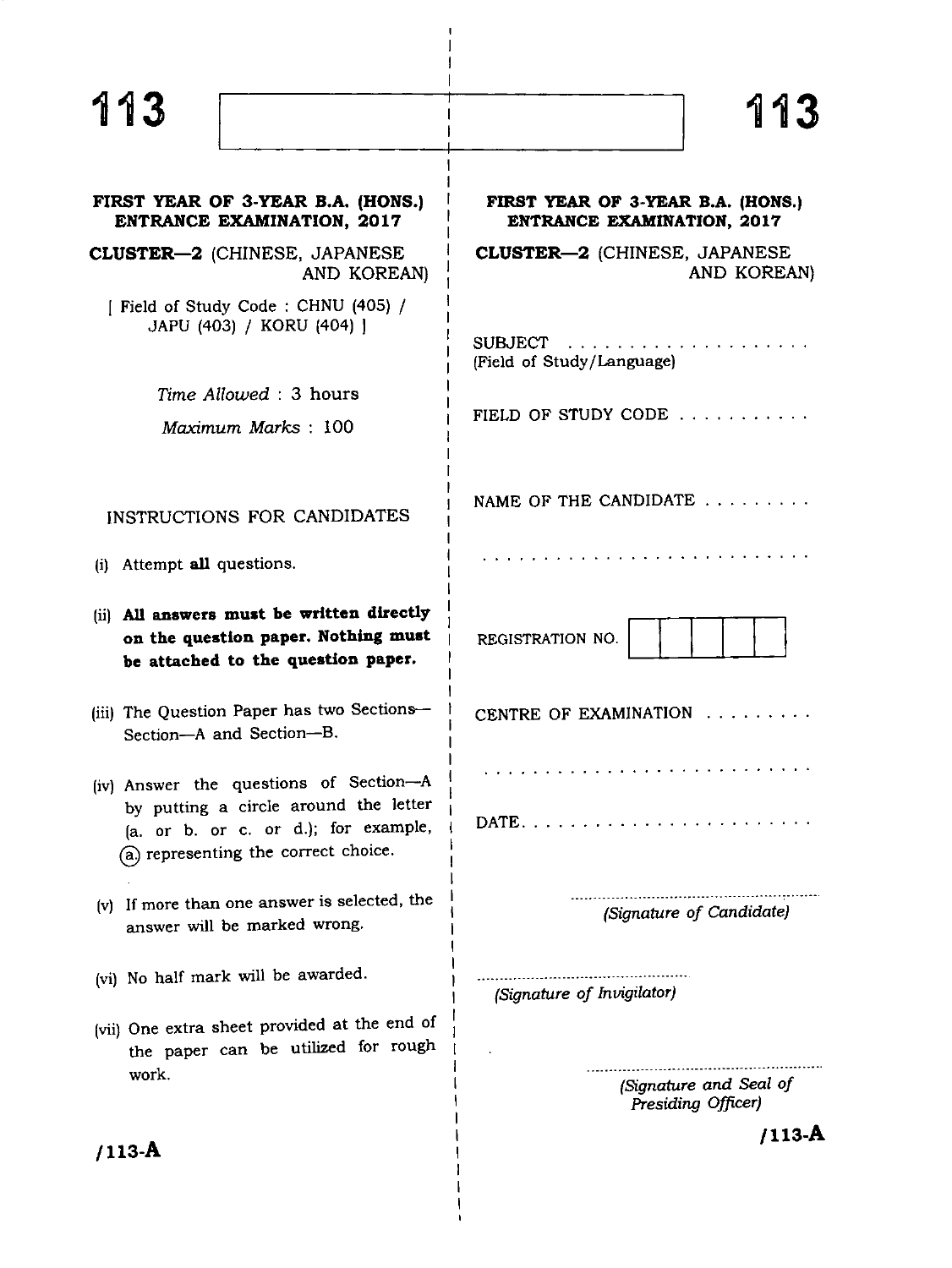$\mathcal{L}^{\text{max}}_{\text{max}}$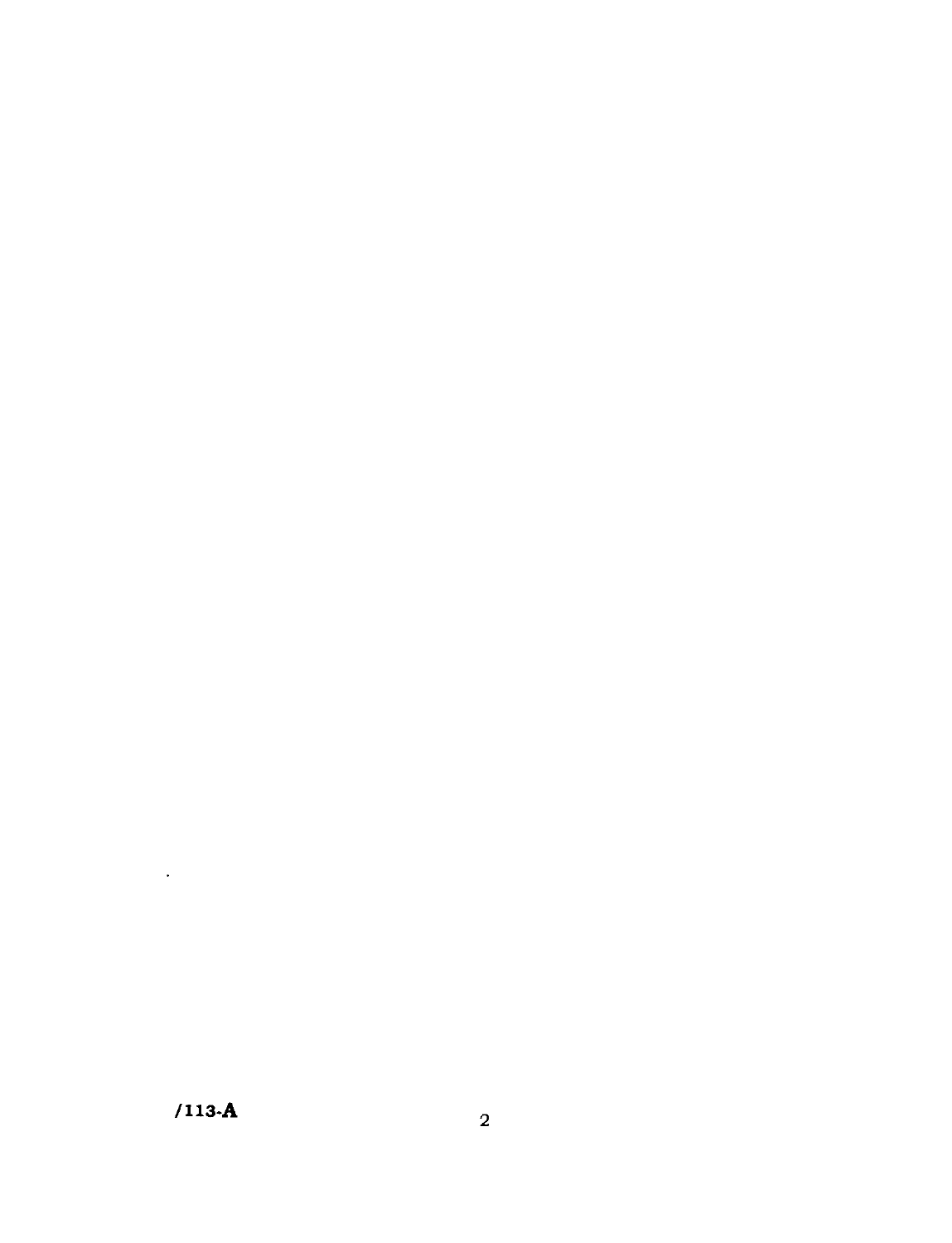### **SECTION-A**

( Marks : 55 )

# **Question Nos. 1-45 are of 1 mark each and Question Nos. 46-50 are of 2 marks each All questions are compulsory**

#### **Encircle the correct answer** :

**1.** In an artificial language,

gorblflur means fan belt pixngorbl means ceiling fan arthtusl means tile roof

Which word could mean 'ceiling tile?

- a. gorbltusl
- b. flurgorbl
- c. arthflur
- d. pixnarth
- 2. In an artificial language,

granamelke means big tree pinimelke means little tree melkehoon means tree house

Which word could mean 'big house?

- a. granahoon
- b. pinishur
- c. pinihoon
- d. melkegrana
- 3. In an artificial language,

lelibroon means yellow hat plekafroti means flower garden frotimix means garden salad

Which word could mean 'yellow flower?

- a. lelifroti
- b. lelipleka
- c. plekabroon
- d. frotibroon

**/113-A** 3 ( P.T.O.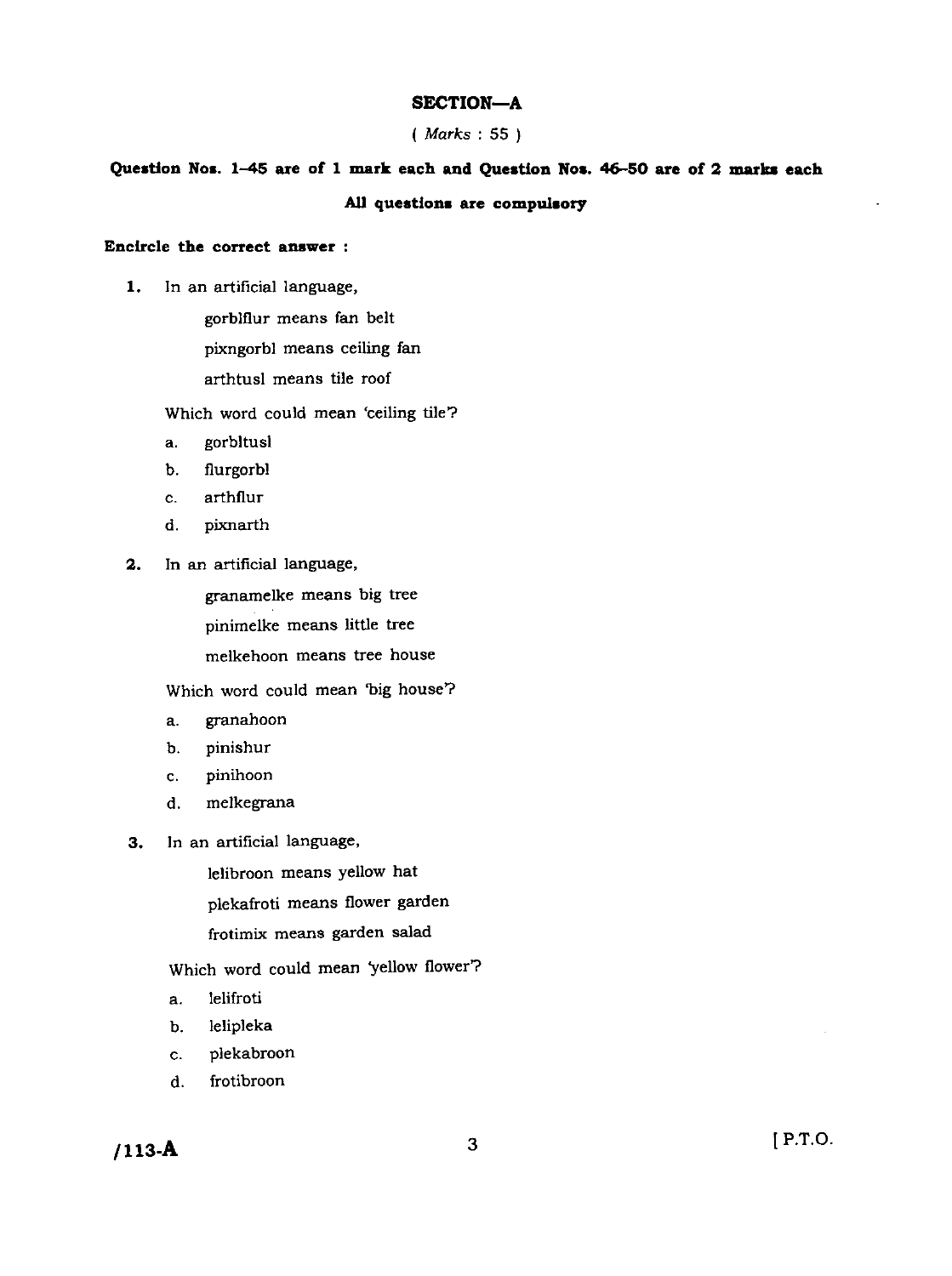4. In an artificial language,

malgauper means peach cobbler malgaport means peach juice moggagrop means apple jelley

Which word could mean 'apple juice?

a. moggaport

 $\overline{\phantom{a}}$ 

- b. malgaaupar
- c. gropport
- d. moggagrop
- S. If FRIEND is coded as HUMJTK, how can CANDLE be written in that code?
	- a. DEQJQM
	- b. DCQHQK
	- c. EDRIRL
	- d. ESJFME
- 6. If PALE is coded as 2134, EARTH is coded as 41590, how can PEARL be coded in that language?
	- a. 25430
	- b. 29530
	- c. 25413
	- d. 24153
- 7. If 'eraser' is called 'box', 'box' is called 'pencil', 'pencil' is called 'sharpener', and 'sharpener' is called 'bag, what will a child write with?
	- a. Eraser
	- b. Bag
	- c. Pencil
	- d. Sharpener
- 8. How often do you play tennis?
	- a. On Tuesday
	- b. For two hours
	- c. Almost everyday
	- d. With Ani!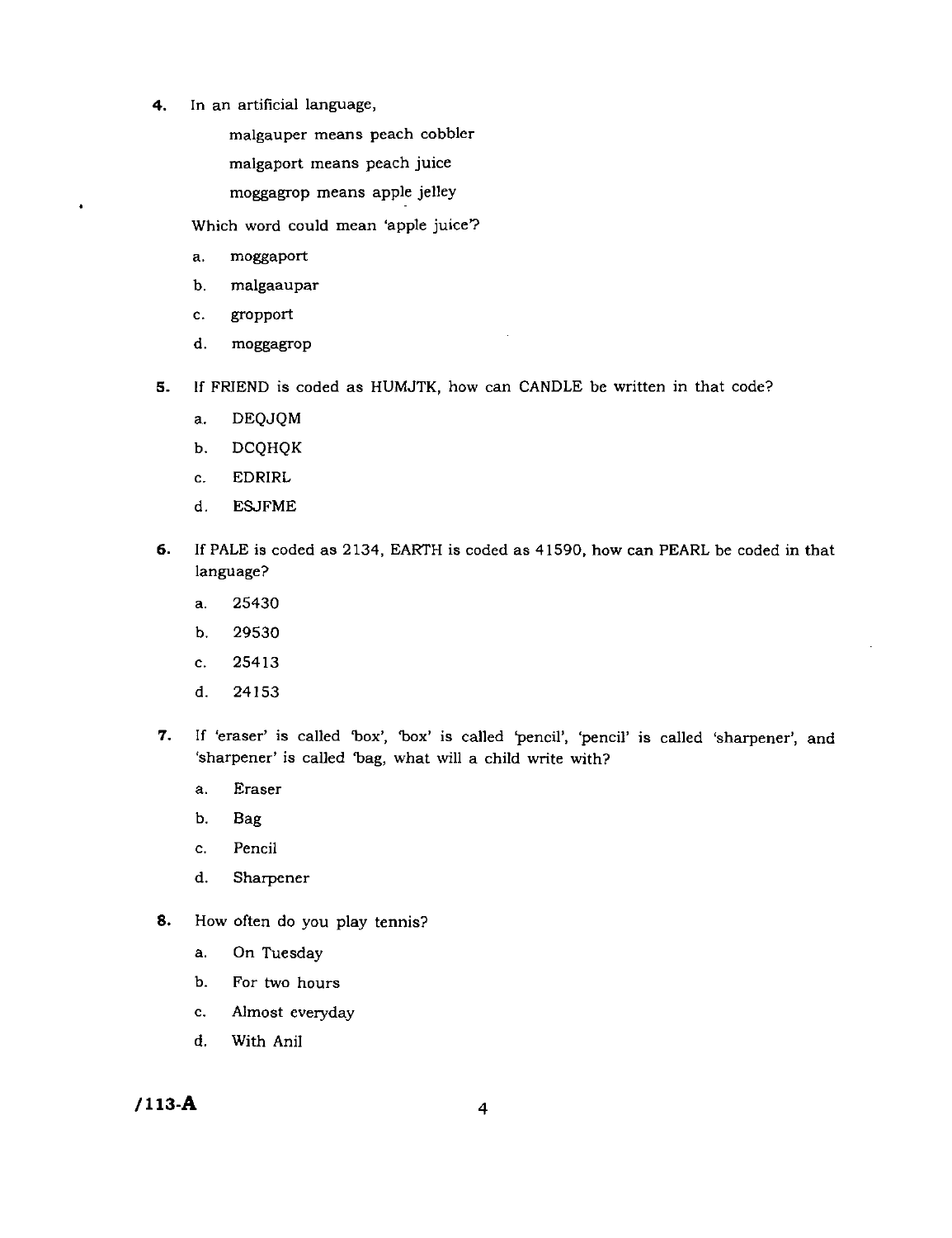- **9.** Do not go out \_\_\_\_\_ you've finished your work.
	- a. as
	- b. while
	- c. until
	- d. after
- 10. Ram wasn't tired, <u>each</u> he took a nap.
	- a. otherwise
	- b. hence
	- c. nevertheless
	- d. furthermore
- **11.** Meena can bring some food,
	- **a. won't she?**
	- b. will she?
	- c. can't she?
	- d. can she?
- 12. **Where is the library?"** 
	- "It is \_\_\_\_\_ your right."
	- a. m
	- b. at
	- c. on
	- d. by

13. Amita started her current job \_\_\_ September 24.

- a. m
- b. at
- c. on
- d. to
- **14.** What did you do yesterday?
	- a. I am swimming
	- b. I swim
	- c. I will swim
	- d. I swam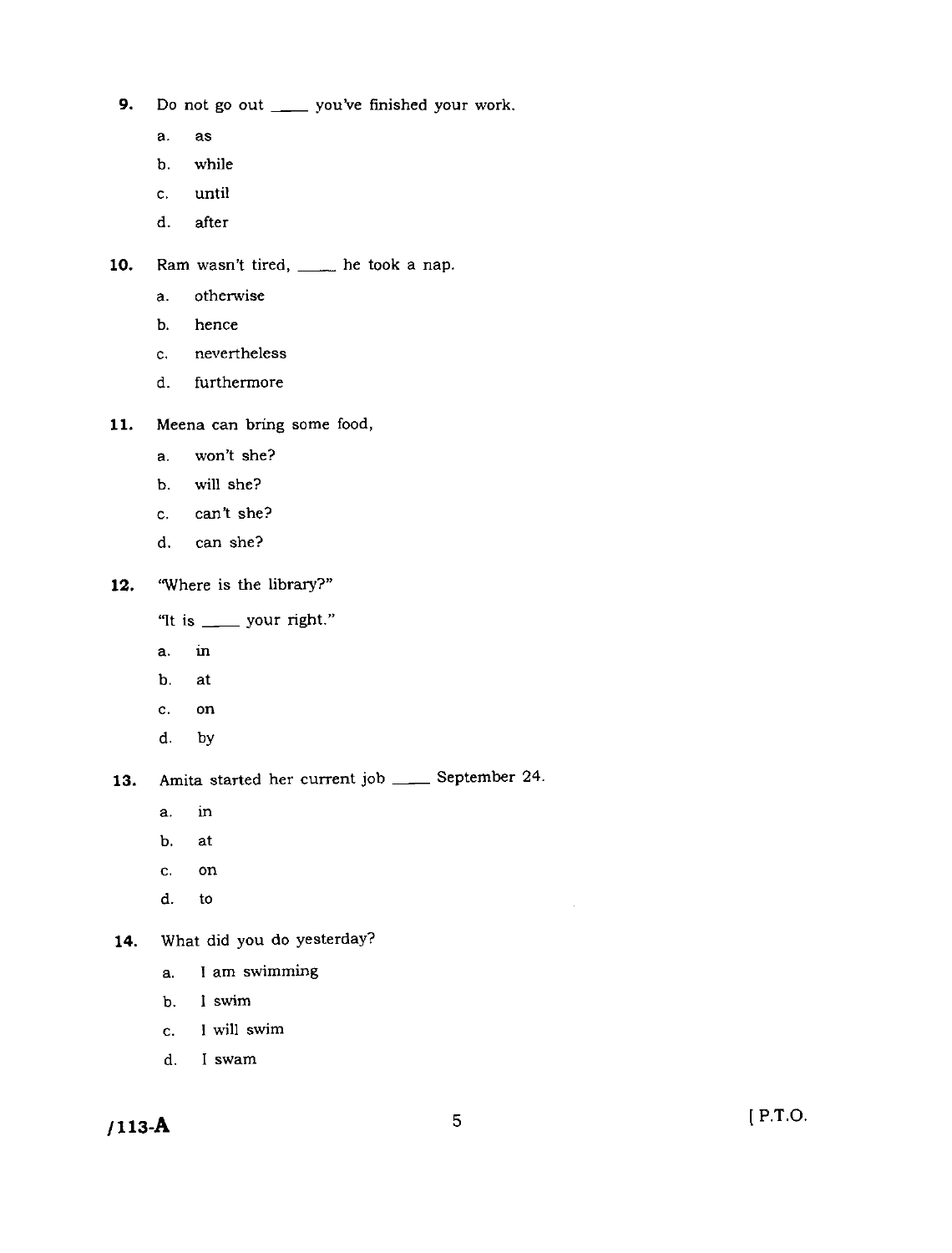- 15. He didn't earn enough money. \_\_\_\_, his wife decided to get a job.
	- a. Moreover
	- b. Therefore
	- c. Although
	- d. Otherwise
- 16. My friend is very good \_\_\_ singing.
	- a. at
	- b. in
	- c. with
	- d. of
- 17. Don't brood \_\_\_ your mistakes and failures.
	- a. with
	- b. at
	- c. by
	- d. over

## **What comea next in the aerlea? Encircle the correct anawer to fill the blank in the series** :

- 18. SCD, TEF, UGH, \_\_\_\_, WKL
	- a. CMN
	- b. UJJ
	- c. VIJ
	- d. IJT
- 19. **B2CD, \_\_\_, BCD4, B5CD, BC6D** 
	- a. B2C2D
	- b. BC3D
	- c. B2C3D
	- d. BCD7
- **20.** 3, 4, 6, 9, 13, \_\_\_\_
	- a. 16
	- b. 17
	- c. 18
	- d. 19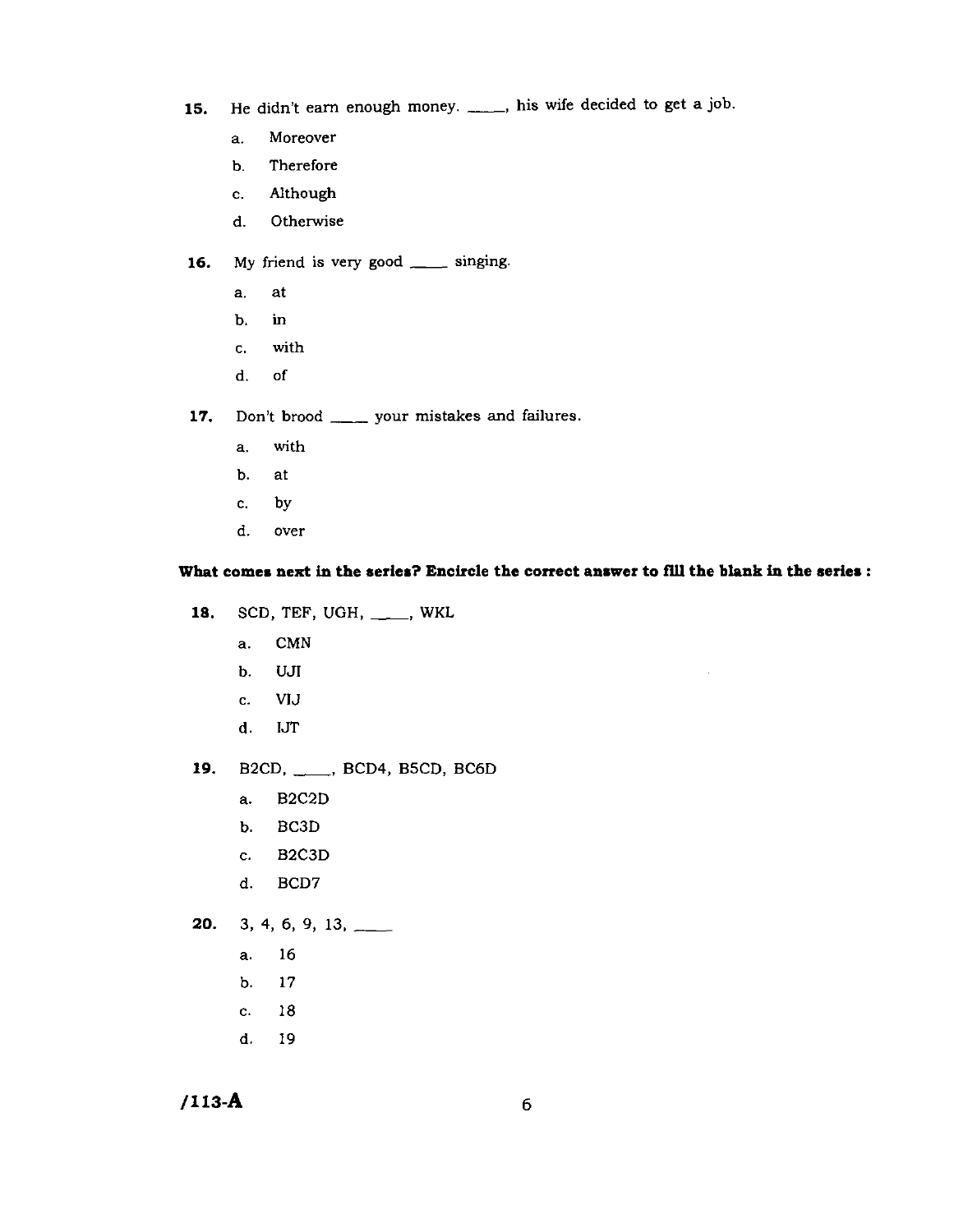Each of the following problems consists of three statements. Based on the first two **statements, the third statement may be true, false, uncertain or none of the above. Encircle the correct answer** :

**21.** The hotel is two blocks East of the drugstore. The market is one block West of the hotel. The drugstore is West of the market.

If the frrst two statements are true, the third statement is

- a. true
- b. false
- **c. uncertain**
- d. None of the above
- **22.** Town A is North of Town B. Town B is East of Town C. Town C is North-West of Town A.

If the first two statements are true, the third statement is

- a. true
- b. false
- c. uncertain
- d. None of the above
- 23. Houses in Kanpur cost less than houses in Lucknow. Houses in Varanasi cost more than houses in Lucknow. Of the three cities, the houses in Varanasi cost the most.

If the frrst two statements are true, the third statement is

- a. true
- b. false
- c. uncertain
- d. None of the above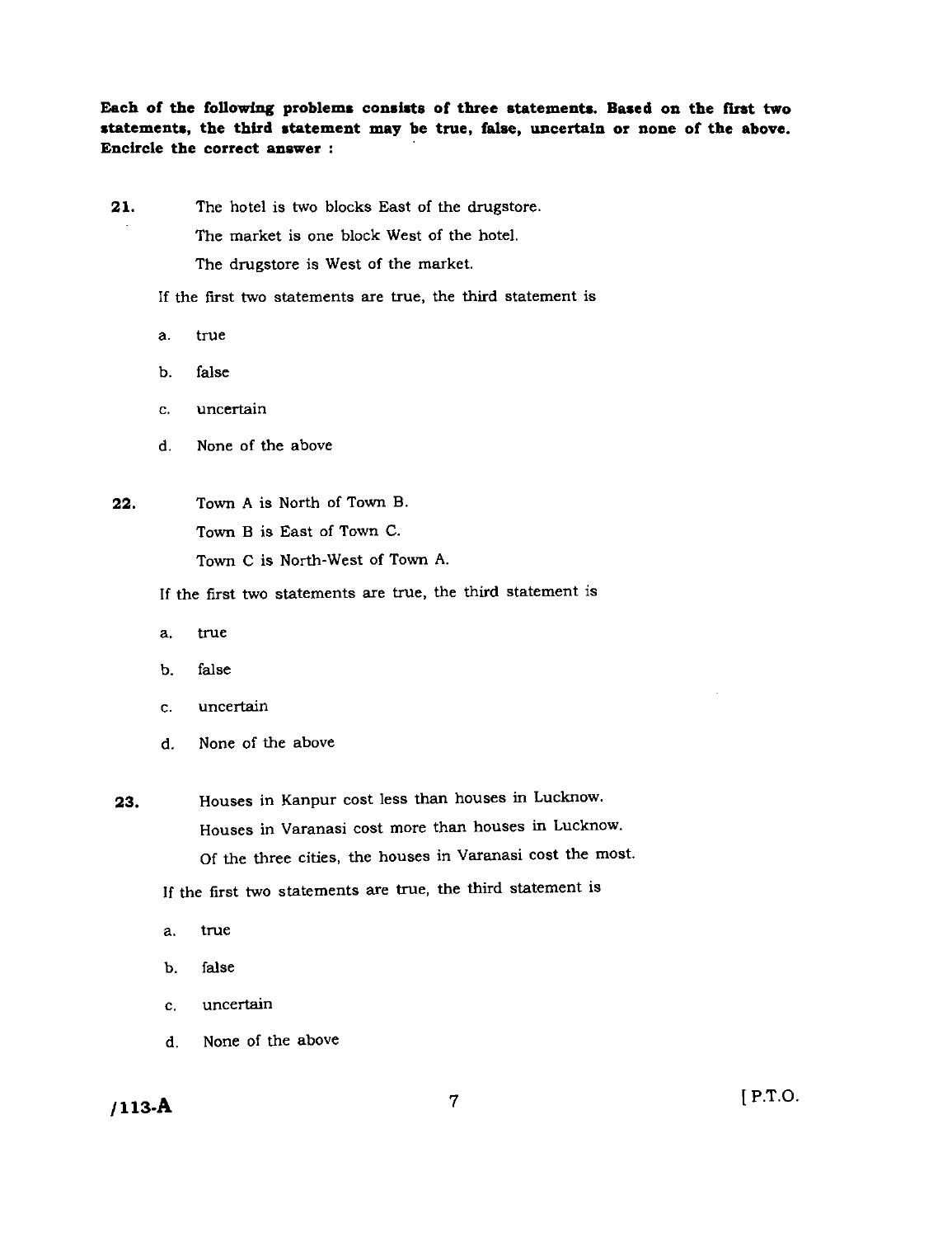### **Find the statement that must be true according to the given information. Encircle a., b., c. or d.** :

- **24.** When they heard news of the cyclone, Maya and Ria decided to change their vacation plans. Instead of travelling to the beach resort, they booked a room at a new spa in the mountains. Their plans were a bit more expensive, but they had heard wonderful things about the spa and they were happy to find availability on such short notice.
	- a. Maya and Ria take beach vacations every year
	- b. The spa is overpriced
	- c. It is usually necessary to book at least six months in advance at the spa
	- d. Maya and Ria decided to change their vacation plans because of the cyclone
- **25.** Rashmi has four children. Two of the children have blue eyes and two of the children have brown eyes. Half of the children are girls. If the above three statements are facts, which of the following must also be a fact?
	- (i) At least one girl has blue eyes
	- (ii) Two of the children are boys
	- (iii) The boys have brown eyes
	- a. (i) only
	- b. (ii) only
	- c. (ii) and (iii) only
	- d. None of the statements is a known fact

### **Encircle the correct answer**

- **26.** What is Ikebana?
	- a. Flower viewing
	- b. Flower painting
	- c. Paper folding
	- d. Flower arrangement

# **27.** Ban Ki-moon, the Ex-Secretary General of the UN was a national of which country?

- a. ROC
- b. DPRK
- c. PRC
- d. ROK

## **/113-A**

 $\bar{z}$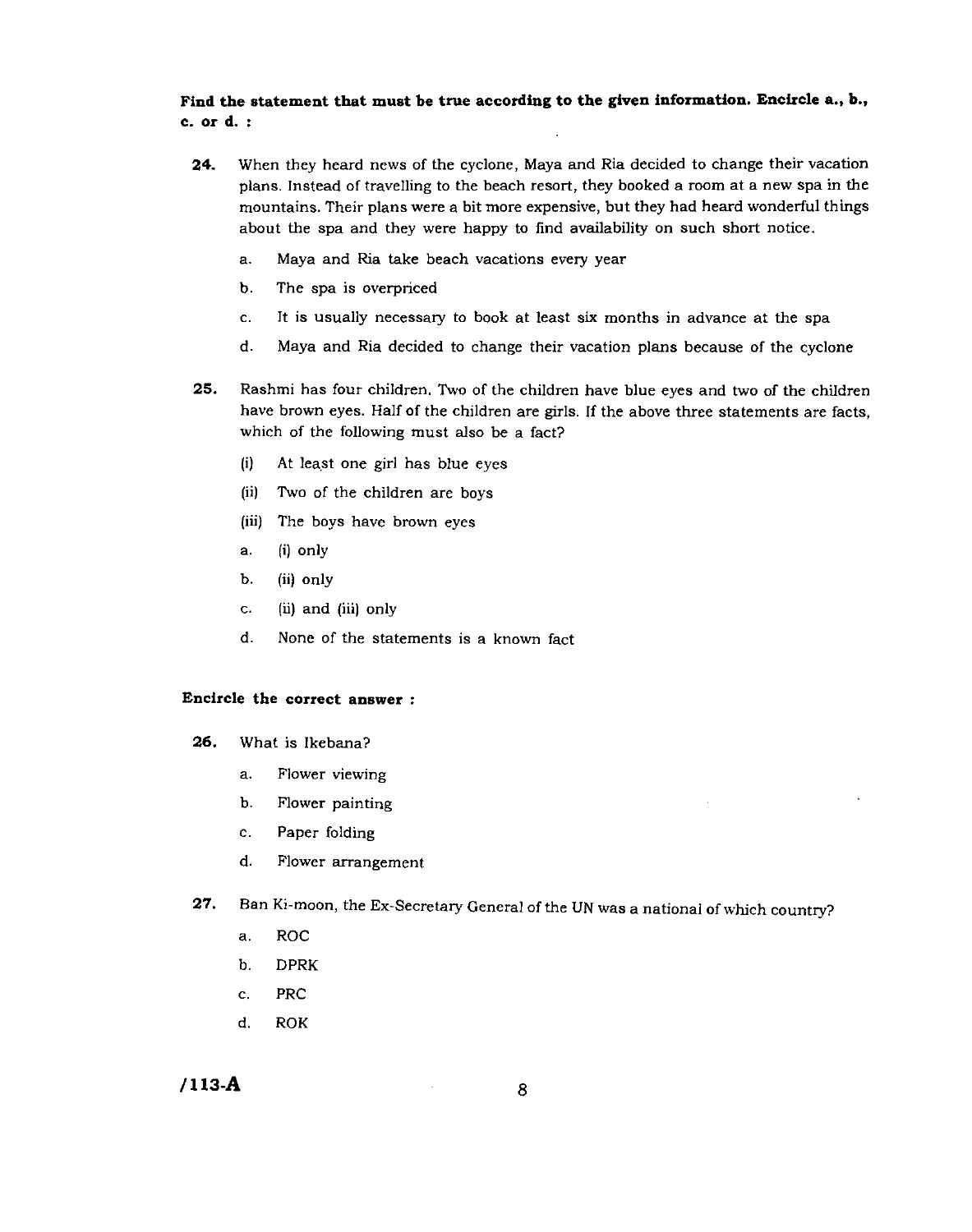- **28.** When was Macao handed over to China?
	- a. 2001
	- b. 1999
	- c. 2004
	- d. 1997
- **29.** Which of the following is the first level of administrative division for jurisdiction in Japan?
	- a. District
	- b. State
	- c. Country
	- d. Prefecture
- **30.** Which of the following is a Japanese martial art?
	- a. Taekwondo
	- b. Karate
	- c. Shaolin
	- d. Kung Fu
- **31.** The year 2017 in Chinese Zodiac is the year of
	- a. Horse
	- b. Sheep
	- c. Rooster
	- d. Dragon
- **32.** What was Taiwan formerly known as?
	- a. Formosa
	- b. Canton
	- c. Taipei
	- d. Macau

**/113-A** 9 [ **P.T.O.** 

 $\bar{\phantom{a}}$ 

 $\ddot{\phantom{0}}$ 

i.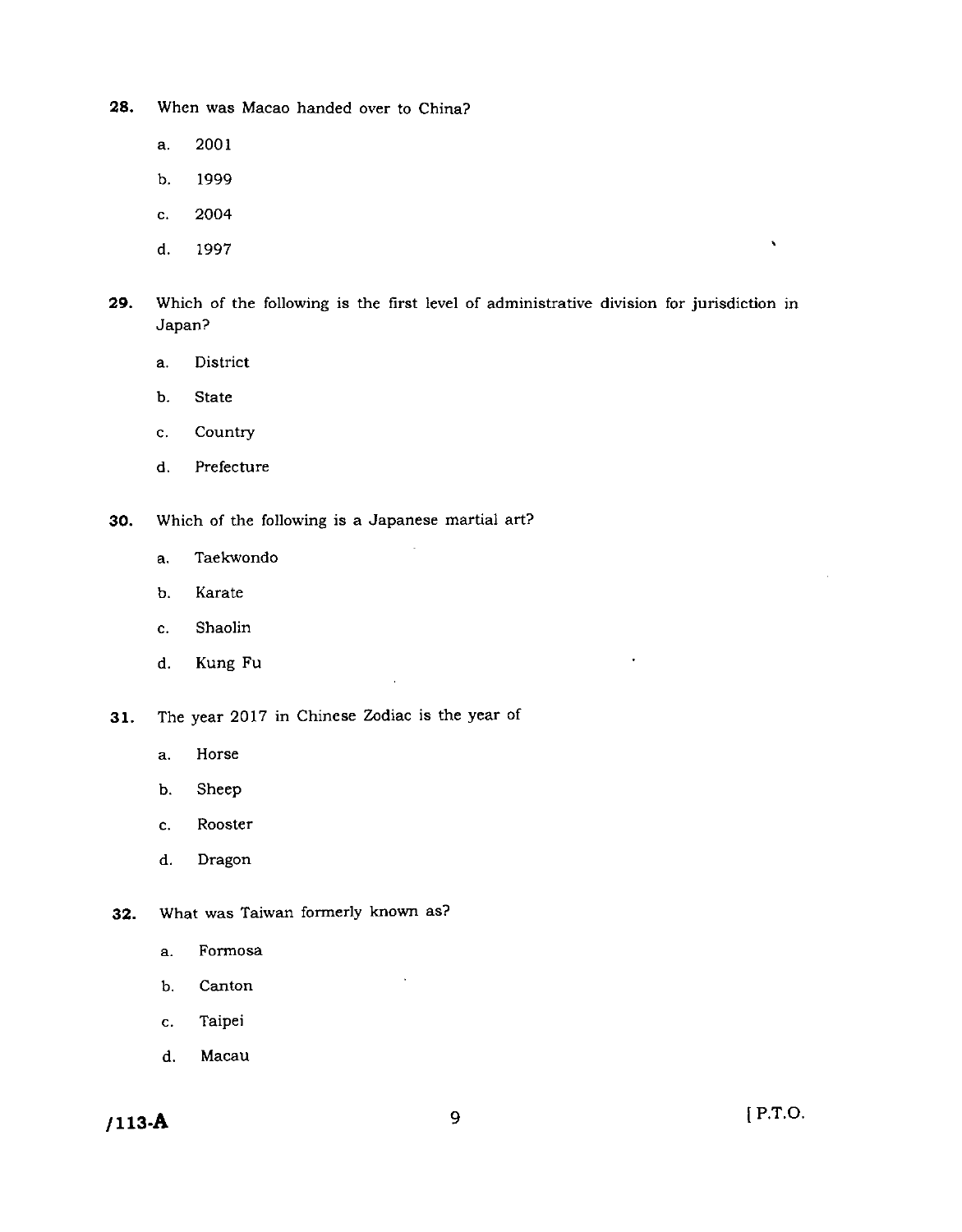- 33. Who is the present emperor of Japan?
	- a. Akihito
	- b. Hirohito
	- c. Naruhito

 $\pmb{\epsilon}$ 

d. Yoshihito

34. The 'Gangnan' in popular Korean pop music 'Gangnam style' refers to

- a. stylish women
- b. psy the singer
- c. a district in Seoul
- d. a dance style
- 35. Kimchi is a dish made of
	- a. fermented fish and spices
	- b. fermented soya bean and spices
	- c. fermented vegetables and spices
	- d. fermented meat and spices
- 36. Hallyu or Korean Wave is the word for the South Korean Wave of
	- a. popular products
	- b. popular culture
	- c. popular food
	- d. popular dress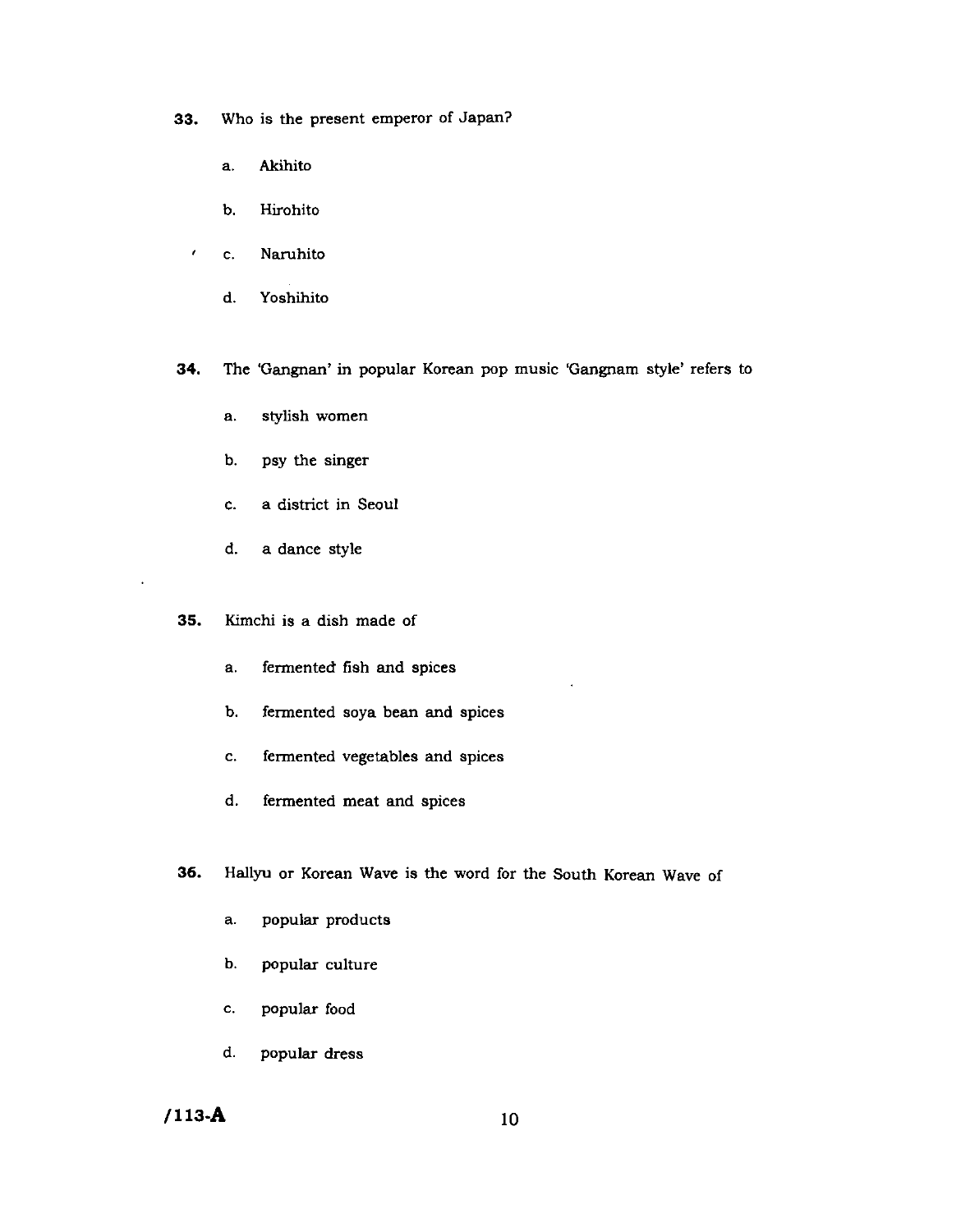- 37. The words 'Satyameva Jayate' inscribed below the baseplate of the emblem of India are taken from
	- a. Rigveda
	- b. Satapatha Brahmana
	- c. Mundak Upanishad
	- d. Ramayana
- 38. Who composed the famous song 'Sare Jahan Se Accha?
	- a. Jaidev
	- b. Muhammed Iqbal
	- c. Bankim Chandra Chatterjee
	- d. Rabindranath Tagore
- 39. R. K. Narayan and his stories are centered on which fictional place?
	- a. Malgudi
	- b. Malguri
	- c. Talgudi
	- d. Hemkhanakhan
- 40. How much time approximately does it take for sunlight to reach the earth?
	- a. 8 seconds
	- b. 8 minutes
	- c. 8 hours
	- d. 8 days

# **/113-A** 11 [ P.T.O.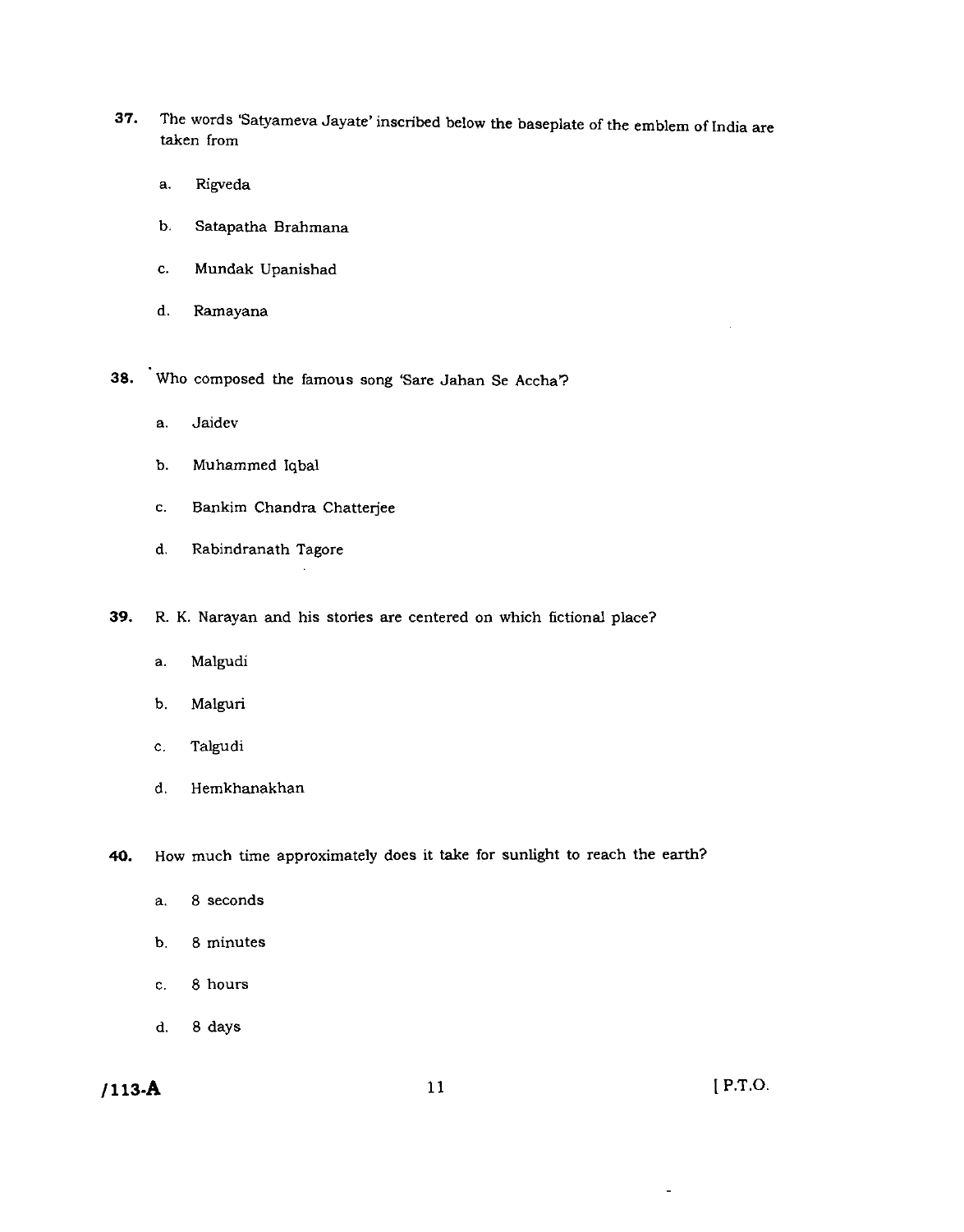**Read the following passages and encircle the correct answer** 

#### **Passage-1**

BPA is a chemical that is put into plastics that are used as food containers. Unfortunately, some of the BPA passes from the containers into the foods that they are meant to protect. When people and animals eat those foods, BPA goes into their bodies.

There are studies that have found that BPA can increase our chances of getting a number of serious diseases. Many food companies are concerned about that risk and are starting to use containers that contain no BPA.

That's good right? Not necessarily. Some scientists caution that the substitute chemicals being used might turn out to be dangerous as well. They could possibly be even worse!

- **41.** According to this passage, BPA
	- a. is used to make food taste better
	- b. leaks into food
	- c. means better plastic articles
	- d. makes us strong
- **42.** Food companies are starting to
	- a. tell people not to worry about BPA
	- b. pretend that they don't use BPA in their containers
	- c. charge more for BPA
	- d. use containers that do not contain BPA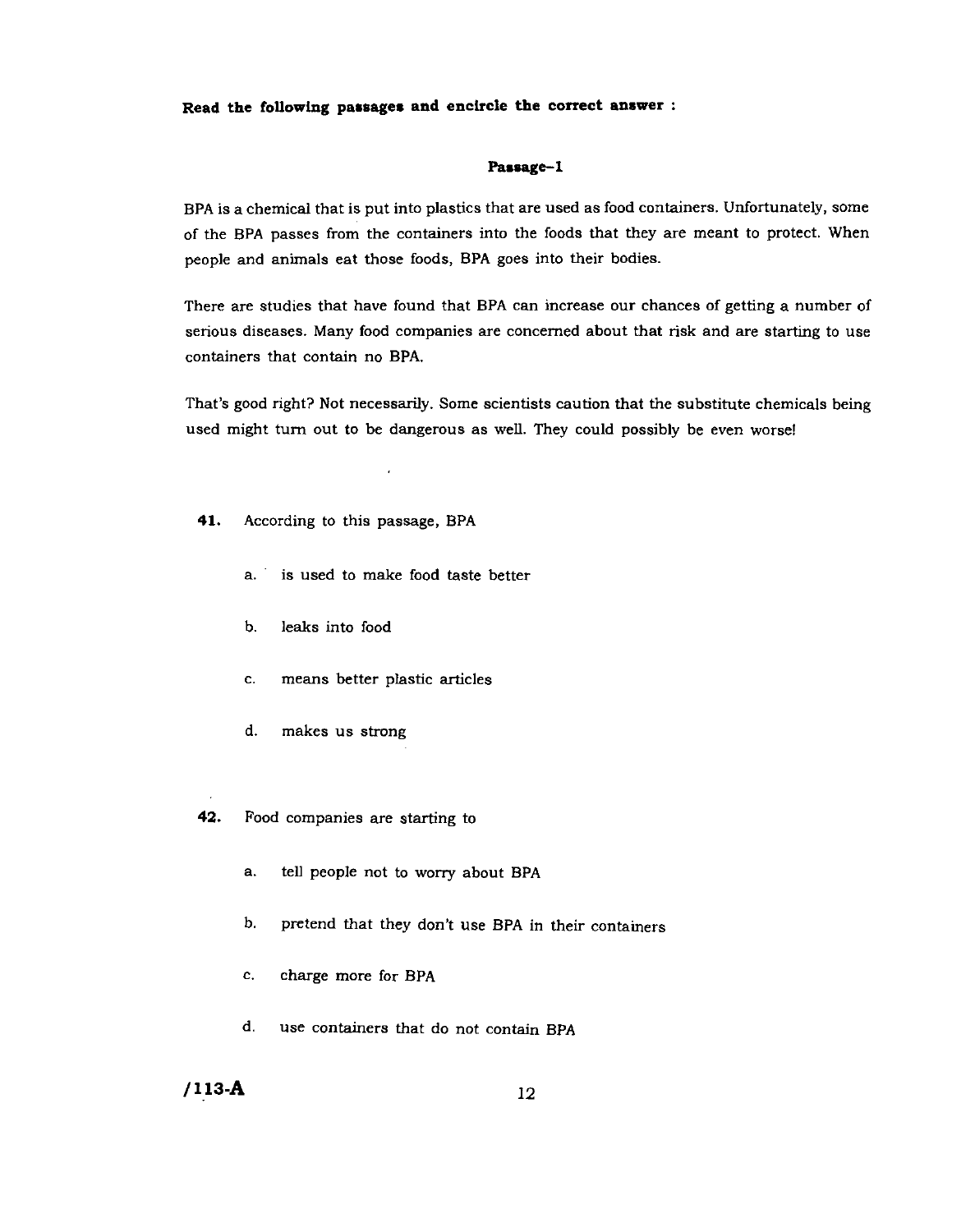#### Passage-2

Dolphins are regarded as the friendliest creatures in the sea and stories of them helping drowning sailors have been common since Roman times. The more we learn about dolphins, the more we realize that their society is more complex than people previously imagined. They look after other dolphins when they are ill, care for pregnant mothers and protect the weakest in the community, as we do. Some scientists have suggested that dolphins have a language but it is much more probable that they communicate with each other without needing words. Could any of these mammals be more intelligent than man? Certainly the most common argument in favour of man's superiority over them that we can kill them more easily than they can kill us is the least satisfactory. On the contrary, the more we discover about these remarkable creatures, the less we appear superior when we destroy them.

- **43.** It is clear from the passage that dolphins
	- a. are proven to be less intelligent than once thought
	- b. have a reputation for being friendly to humans
	- c. are the most powerful creatures that live in the oceans
	- d. are capable of learning a language and communicating with humans
- **44.** The fact that the writer of the passage thinks that we can kill dolphins more easily than they can kill us
	- a. means that they are better adapted to their environment than we are
	- b. shows that dolphins have a very sophisticated form of communication
	- c. proves that dolphins are not the most intelligent species at sea
	- d. does not mean that we are superior to them
- **45.** One can infer from the reading that
	- a. communication is the most fascinating aspect of the dolphins
	- b. dolphins have skills that no other living creatures have, such as the ability to think
	- c. it is not usual for dolphins to communicate with each other
	- d. dolphins have some social traits that are similar to those of humans

**/113-A** 13 [ P.T.O.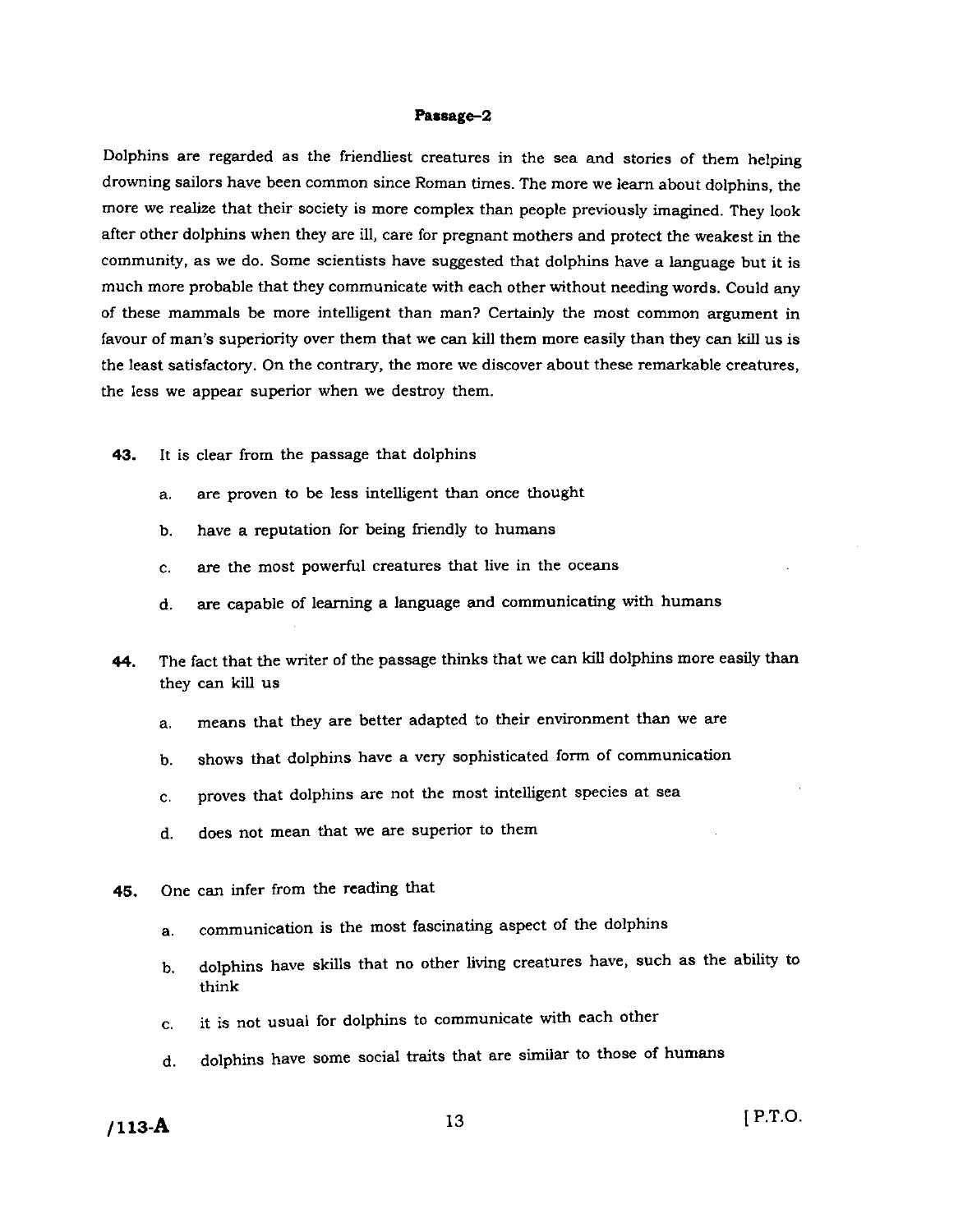#### **Passage-3**

Esperanto is what is called a planned, or artificial, language. It was created more than a century ago by Polish eye doctor Ludwik Lazar Zamenhof.

Zamenhof believed that a common language would help to alleviate some of the misunderstandings among cultures. In Zamenhofs first attempt at a universal language, he tried to create a language that was as uncomplicated as possible.

This first language included words such as ab, ac, ba, eb, be, and ce. This did not result in a workable language, in that, these monosyllabic words, though short, were not easy to understand or to retain.

Next, Zamenhof tried a different way of constructing a simplified language. He made the words in his language sound like words that people already knew, but he simplified the grammar tremendously. One example of how he simplified the language can be seen in the suffixes : all nouns in this language end in o, as in the noun amiko, which means "friend", and all adjectives end in -a, as in the adjective beta, which means "pretty". Another example of the simplified language can be seen in the prefix mal-, which makes a word opposite in meaning; the word malamiko therefore means "enemy", and the word malbela therefore means ''ugly" in Zamenhof's language.

In 1887, Zamenhof wrote a description of this language and published it. He used a penname, Dr. Esperanto, when signing the book. He selected the name Esperanto because this word means "a person who hopes" in his language. Esperanto clubs began **popping up** throughout Europe, and by 1905 Esperanto had spread from Europe to America and Asia.

In 1905, the First World Congress of Esperanto took place in France with approximately 700 attendees from 20 different countries. Congresses were held annually for nine years and 4000 attendees were registered for the Tenth World Esperanto Congress scheduled for 1914, when World War I erupted and forced its cancellation.

Esperanto has had its ups and downs in the period since World War I. Today, years after it was introduced, it is estimated that perhaps a quarter of a million people are fluent in it.

Current advocates would like to see its use grow considerably and are taking steps to try to make this happen.

**46.** The passage is about

- a. one man's efforts to create a universal language
- b. a language developed in the last few years
- c. how language can be improved
- d. language as a means of communication

**/113-A** 14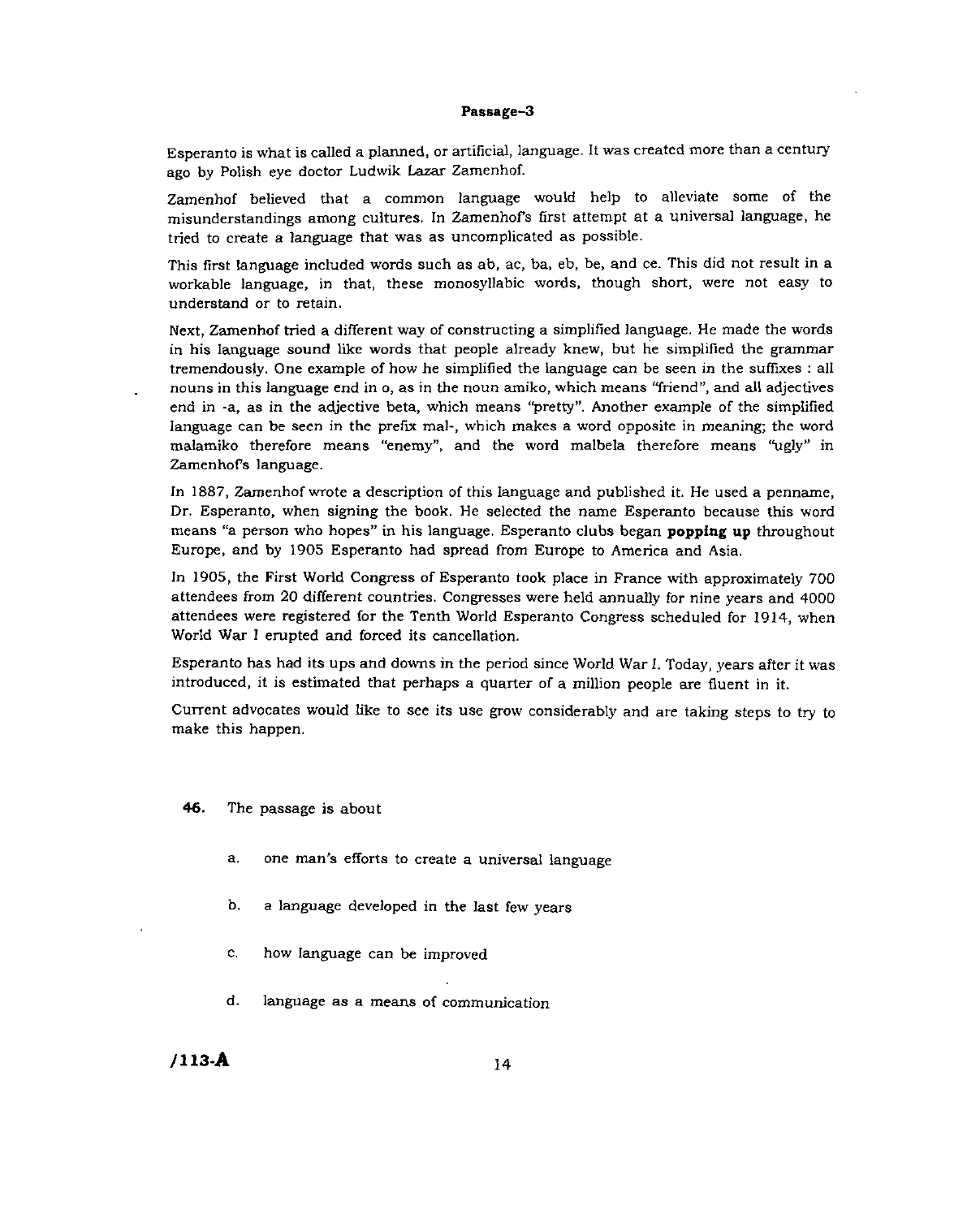47. What can the words 'popping up' in the passage be replaced with?

- a. Opening
- b. Jumping
- c. Hiding
- d. Leaping

48. It can be inferred from the passage that malespera in Esperanto language means

- a. hopeful
- b. hopeless
- c. hope
- d. hopelessness

### 49. The Third World Congress of Esperanto took place in

- a. 1907
- b. 1905
- c. 1909
- d. 1913

50. What was Zamenhofs belief in making Esperanto?

- a. That it would alleviate misunderstandings
- b. That it would be as uncomplicated as possible
- c. That it would be monosyllabic
- d. That he would create an artificial language in the first attempt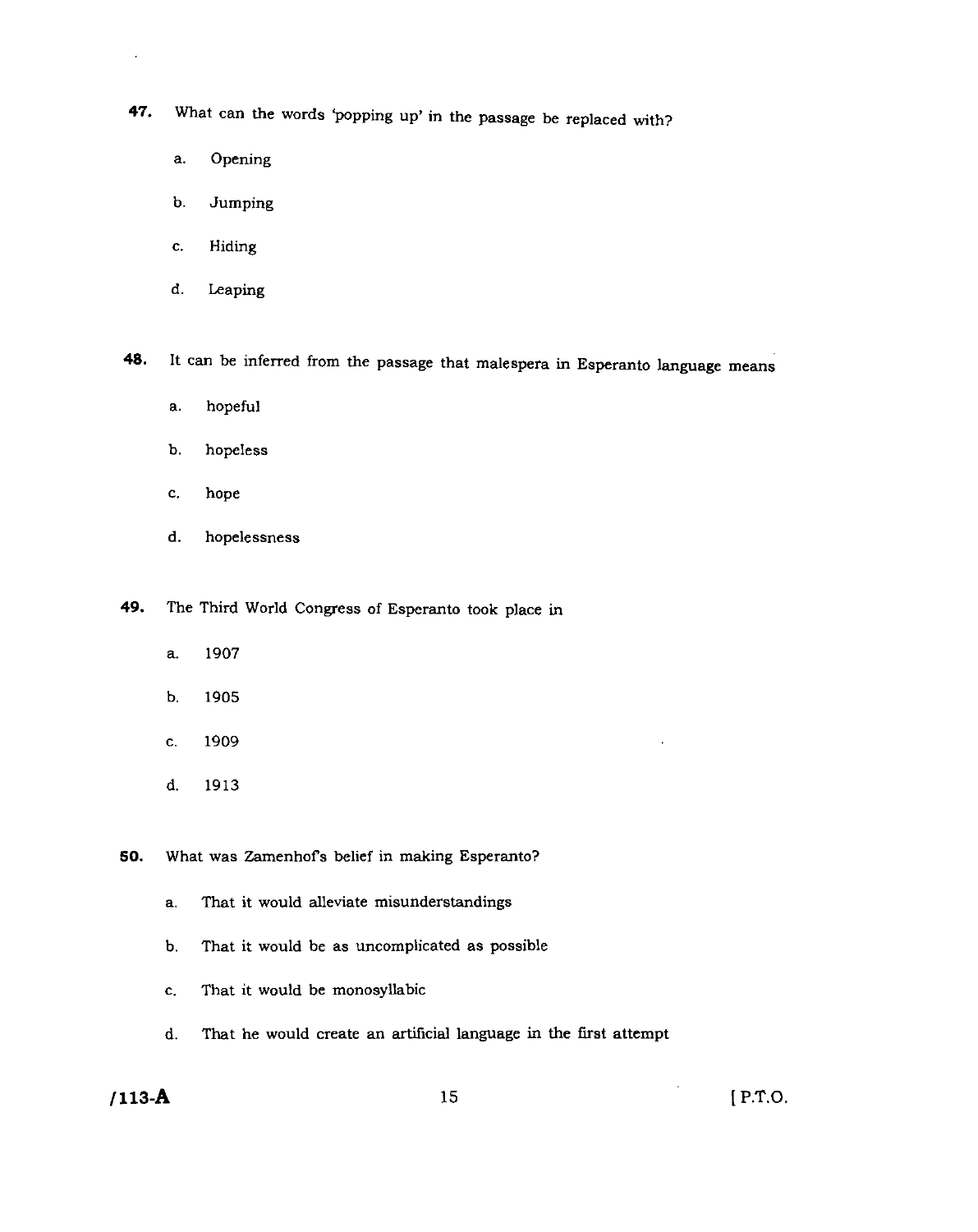# **SECTION-B**

(Marks: 45 )

# **All questions are compulaory**

|          | Rewrite the sentences correctly :                         | $1 \times 5 = 5$ |
|----------|-----------------------------------------------------------|------------------|
| 1.       | A greater amount of people are eating better than before. |                  |
|          |                                                           |                  |
| 2.       | He was the only person that wanted to come to the party.  |                  |
|          |                                                           |                  |
| 3.       | She is married with a dentist.                            |                  |
|          |                                                           |                  |
| 4.       | Every students like the teacher.                          |                  |
|          |                                                           |                  |
| 5.       | You speak English good.                                   |                  |
|          | $\cdot$                                                   |                  |
| $/113-A$ | 16                                                        |                  |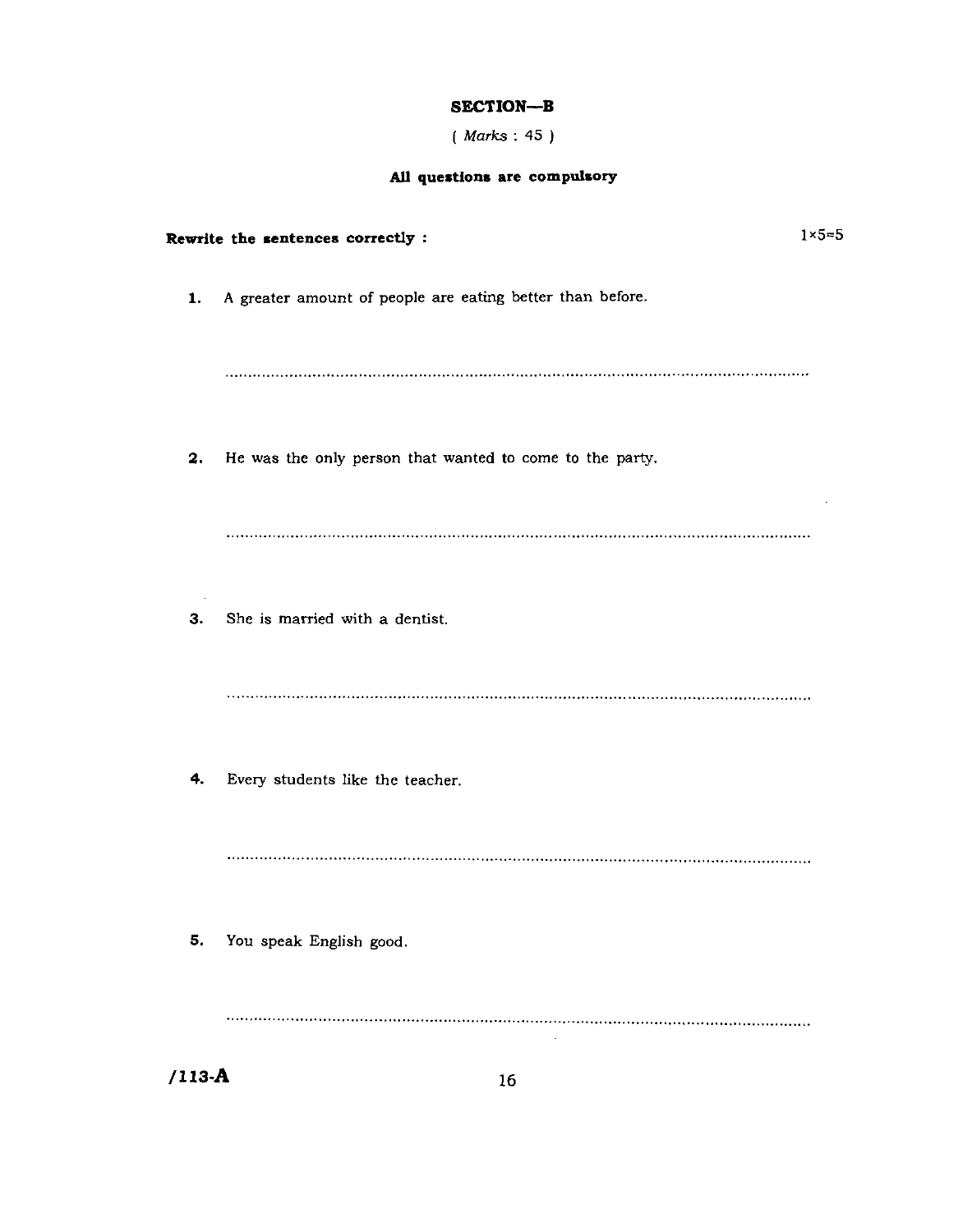**Fill in the blanks using appropriate words. Use a single word in each sentence** :  $1 \times 10 = 10$ 

- 6. Could you ................................... me some money please? I will return it by tomorrow.
- 7. The earth ................................... around the sun.
- 8. The vegetables in this market are . . . . . . . .. .... .. .. ... . . . . . . . . . . .. .. . than those in the Sunday Bazar.
- 9. I need ................................... egg for this recipe, but we do not have any.
- **10.** Take ................................... umbrella with you.
- **11.** Are ................................... in the cinema? I can't find them here.
- 12. Sunaina made this dress ................................... .
- 13. We haven't heard ................................... about Tarun. Is he ill?
- **14.** Can I have ................................... to eat? I am really hungry.
- 15. That is an ................................... story. Where did you read it?

**/113-A** 17 [ P.T.O.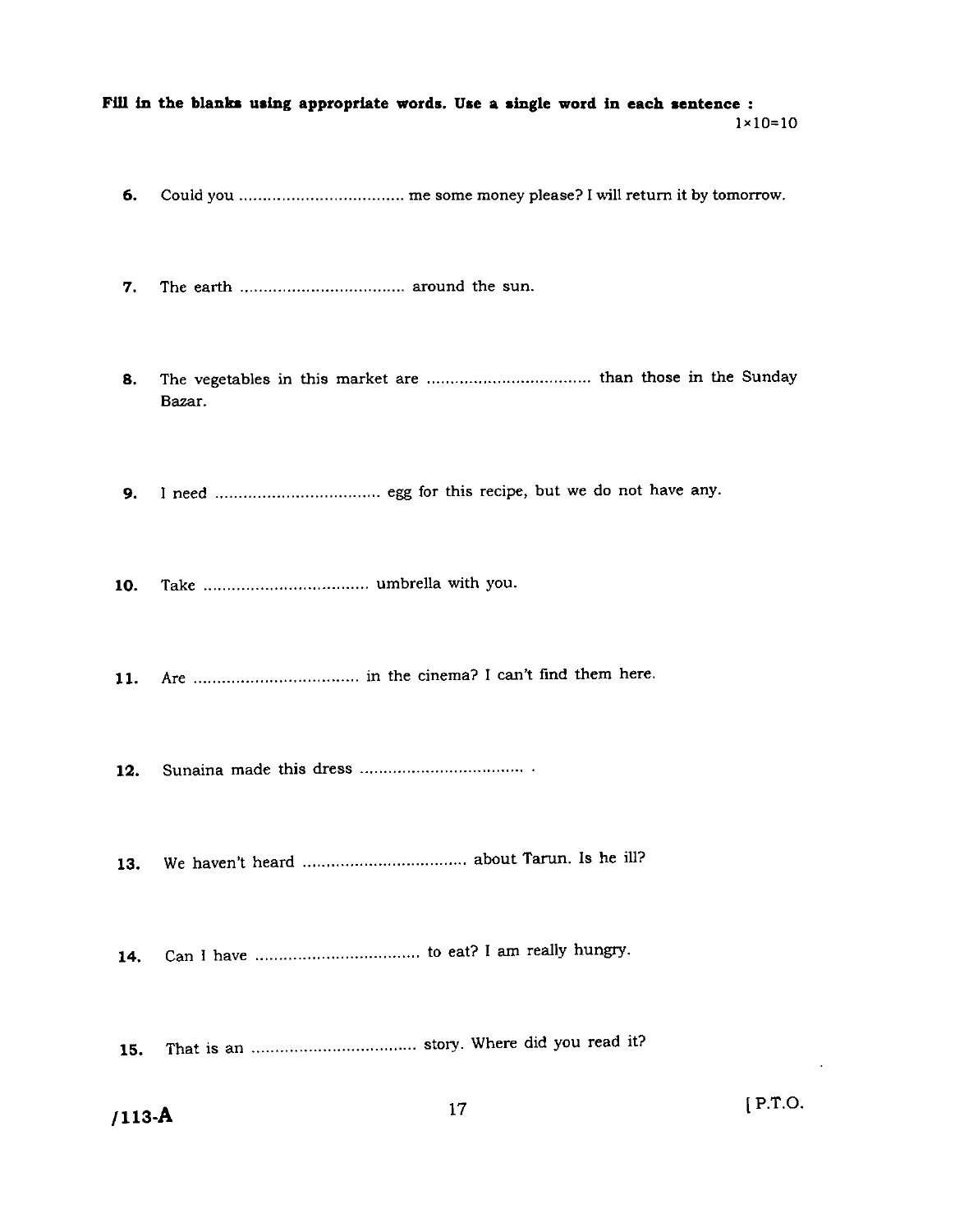# **Rearrange the following words and phrases to make meaningful sentences :**  $1 \times 5=5$

16. a deep connection / for close to 20 years / their hometown / many children / and feel *1* with their childhood school *I* live in ................................................................................................................................. ................................................................................................................................. 17. is challenging enough / or a father figure / I shouldn't play / I don't see why / if the role  $/$  an older man ................................................................................................................................. ................................................................................................................................. 18. I tried / but over 90 percent / was sensational / to the final menu / of the food / not every dish / will make it ································································································································· 19. they absorb a great deal of salt / and they carry this salt out to sea / as streams and rivers flow across the land / from rocks and the earth **20.** getting into a time machine / and pressing some buttons / for an encounter with the famous people of the past  $\ell$  all of us dream about  $\ell$  to zip across centuries ....................................................................................................................................... ······································································································································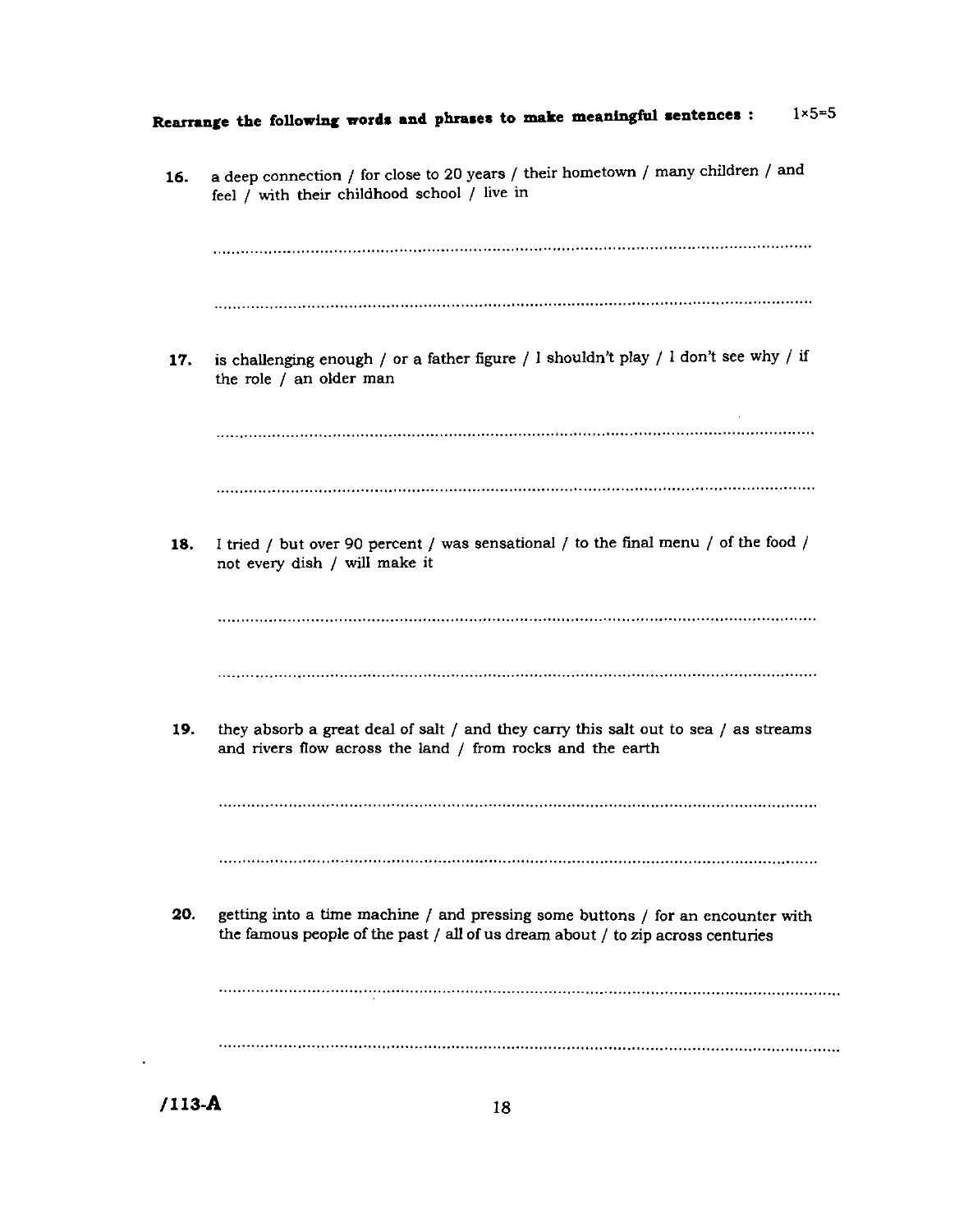# Short Essay-type:

21. Write about demonetization in India.

 $\mathbb{Z}^2$ 

 $\bar{z}$ 

 $\mathcal{L}_{\mathcal{A}}$ 

 $\bar{z}$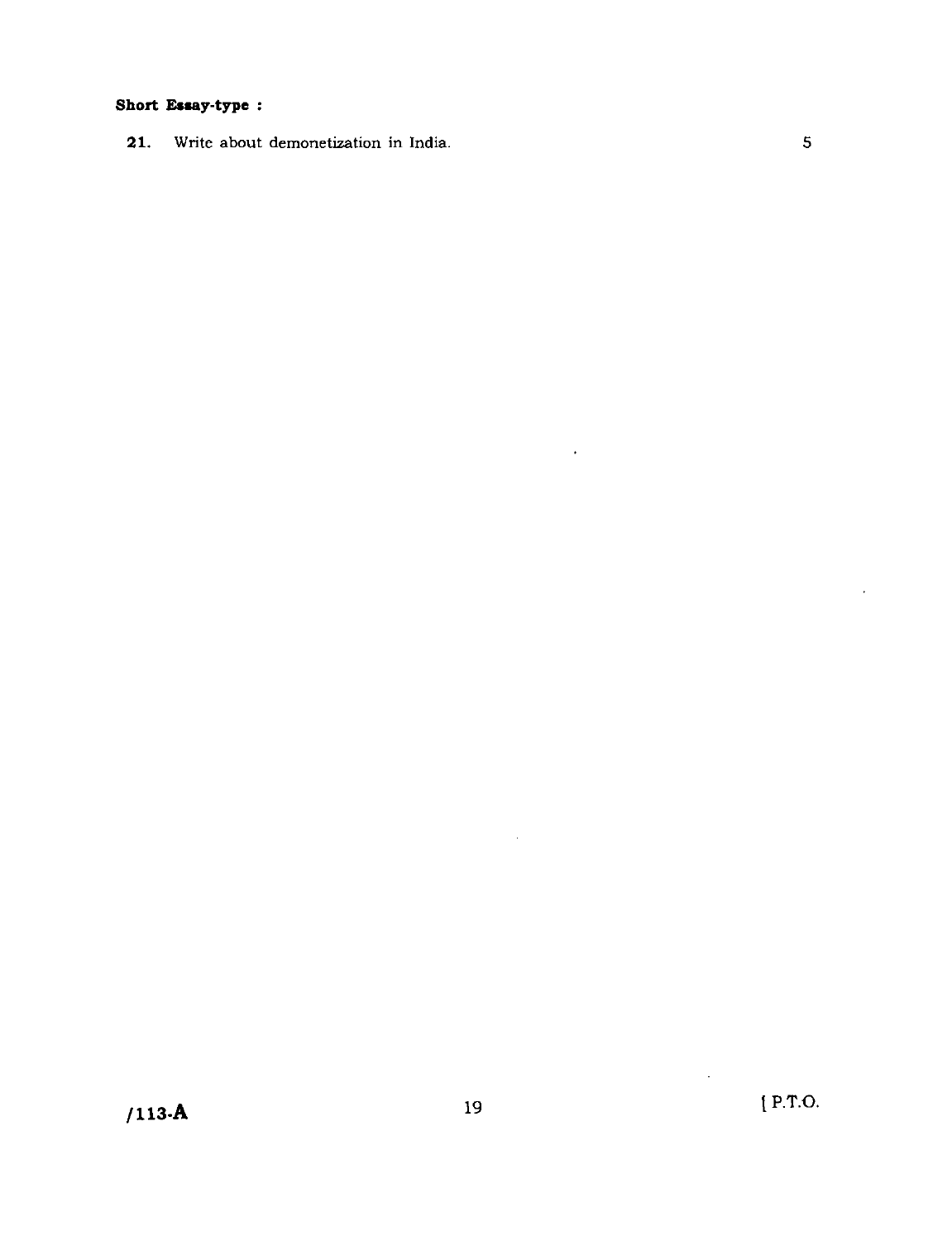22. Look at the picture below and write your thoughts on it, in the form of a short essay :

5

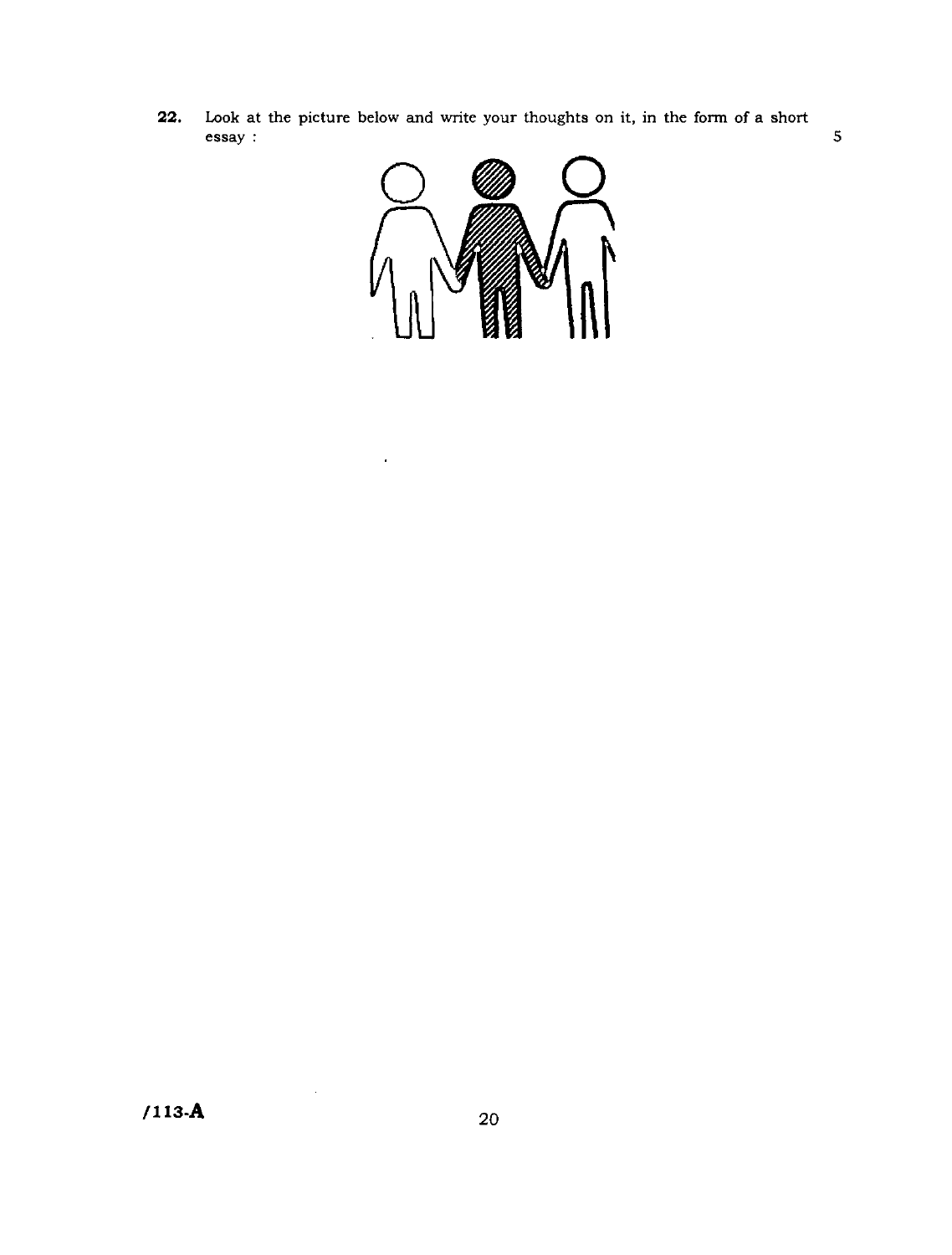23. Why do you want to study a foreign language at the B.A. level? What made you interested in the language that you have chosen? 5

 $\epsilon$ 

 $\sim$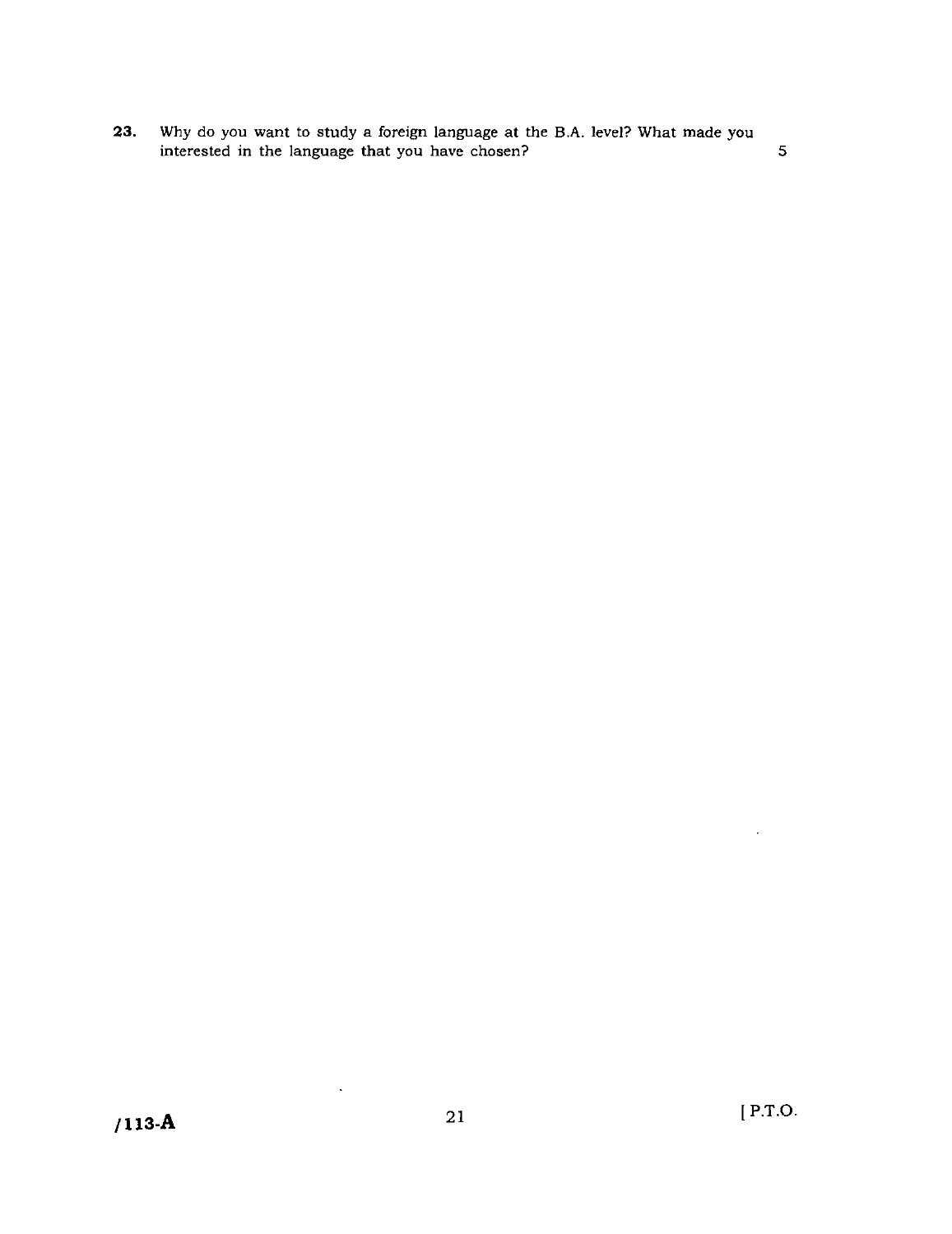## **Long Easay-type** :

 $\sim$ 

 $\hat{\mathcal{A}}$ 

 $\cdot$ 

24. Write the summary of any book, novel or story you have read, and your interpretation/views on it. 10

 $\bar{z}$ 

 $\hat{\mathcal{A}}$ 

**/113-A** 22

 $\mathbf{I}$ 

 $\sim$ 

 $\sim$   $\sim$ 

 $\bar{\beta}$ 

 $\ddot{\phantom{0}}$